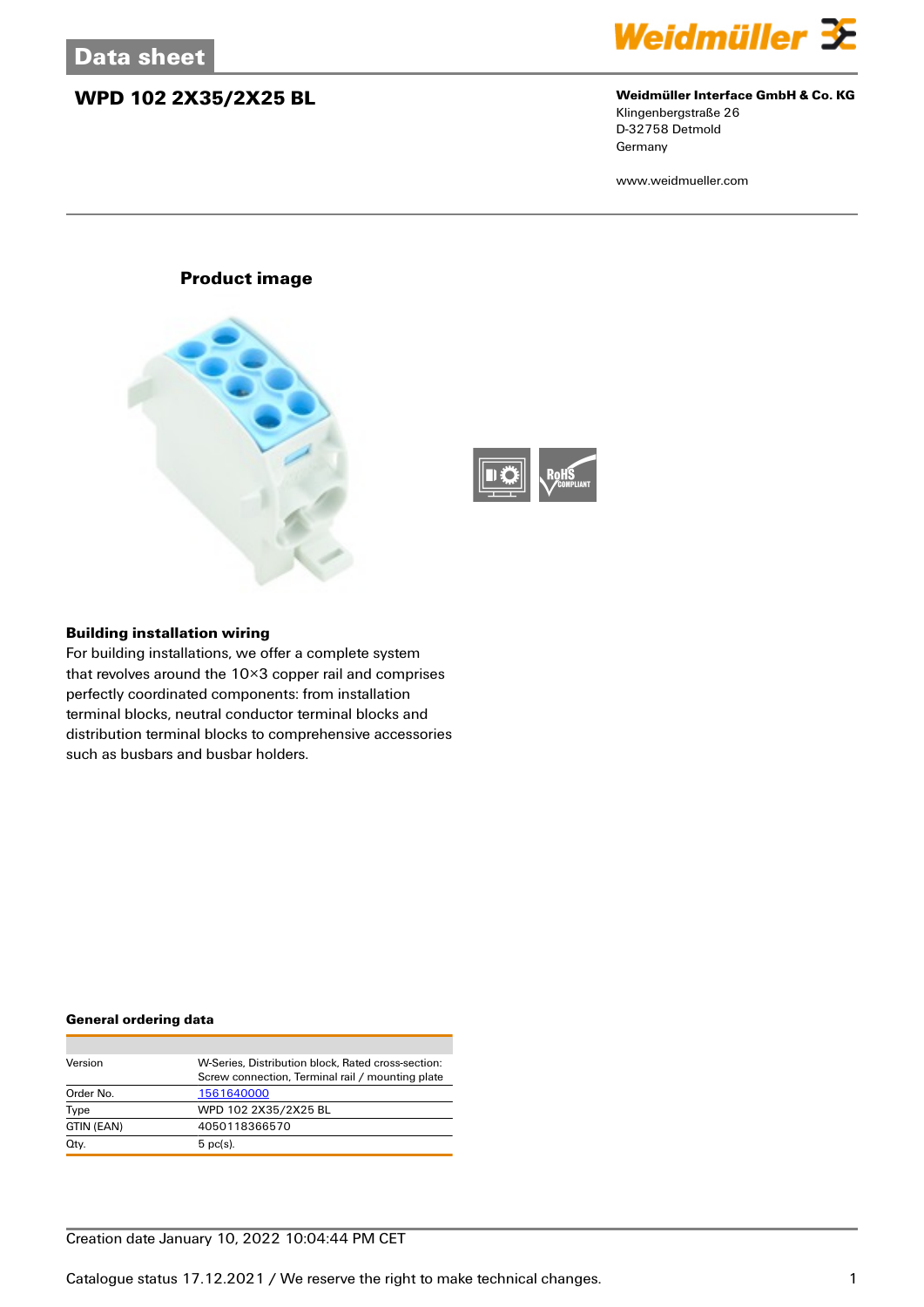**Technical data**



## **WPD 102 2X35/2X25 BL Weidmüller Interface GmbH & Co. KG**

Klingenbergstraße 26 D-32758 Detmold Germany

www.weidmueller.com

| <b>Dimensions and weights</b>                     |                                           |                                   |                     |
|---------------------------------------------------|-------------------------------------------|-----------------------------------|---------------------|
| Depth                                             | 49.3 mm                                   | Depth (inches)                    | 1.941 inch          |
| Height                                            | 55.4 mm                                   | Height (inches)                   | 2.181 inch          |
| Width                                             | 22.2 mm                                   | Width (inches)                    | 0.874 inch          |
| Net weight                                        | 92 g                                      |                                   |                     |
| <b>Temperatures</b>                               |                                           |                                   |                     |
|                                                   |                                           |                                   |                     |
| Storage temperature                               | -25 °C55 °C                               | Continuous operating temp., min.  | -50 $°C$            |
| Continuous operating temp., max.                  | 130                                       |                                   |                     |
| <b>Environmental Product Compliance</b>           |                                           |                                   |                     |
| <b>REACH SVHC</b>                                 | Lead 7439-92-1                            |                                   |                     |
| <b>Material data</b>                              |                                           |                                   |                     |
|                                                   |                                           |                                   |                     |
| Material<br>UL 94 flammability rating             | Wemid<br>$V - Q$                          | Colour                            | blue                |
| <b>System specifications</b>                      |                                           |                                   |                     |
|                                                   |                                           |                                   |                     |
| Version                                           | Screw connection                          | End cover plate required          | No                  |
| Number of potentials                              | 1                                         | Number of levels                  | 1                   |
| Number of clamping points per level               | $\overline{2}$                            | Number of potentials per tier     | $\mathbf{1}$        |
| Levels cross-connected internally                 | Yes                                       | PE connection                     | No                  |
| N-function                                        | Yes                                       | <b>PE</b> function                | No                  |
| <b>PEN</b> function                               | No                                        |                                   |                     |
| <b>Additional technical data</b>                  |                                           |                                   |                     |
| Installation advice                               | Terminal rail / mounting                  | Open sides                        |                     |
|                                                   | plate                                     |                                   | closed              |
| Snap-on                                           | Yes                                       | Type of mounting                  | Snap-on             |
| With snap-in pegs                                 | Yes                                       |                                   |                     |
| <b>Conductors for clamping (rated connection)</b> |                                           |                                   |                     |
| <b>Connection direction</b>                       | on side                                   | Type of connection                | Screw connection    |
| General                                           |                                           |                                   |                     |
|                                                   |                                           |                                   |                     |
| Installation advice                               | Terminal rail / mounting<br>plate         | Number of poles                   | $\mathbf{1}$        |
| <b>Standards</b>                                  | IEC 60947-7-1, IEC<br>61238-1, VDE 0603-2 |                                   |                     |
| <b>Rating data</b>                                |                                           |                                   |                     |
|                                                   |                                           |                                   |                     |
| Rated voltage<br>Rated DC voltage                 | 1,000<br>1,000 V DC                       | Rated AC voltage<br>Rated current | 1,000 V AC<br>202 A |
| <b>Standards</b>                                  | IEC 60947-7-1, IEC                        |                                   |                     |
|                                                   | 61238-1, VDE 0603-2                       |                                   |                     |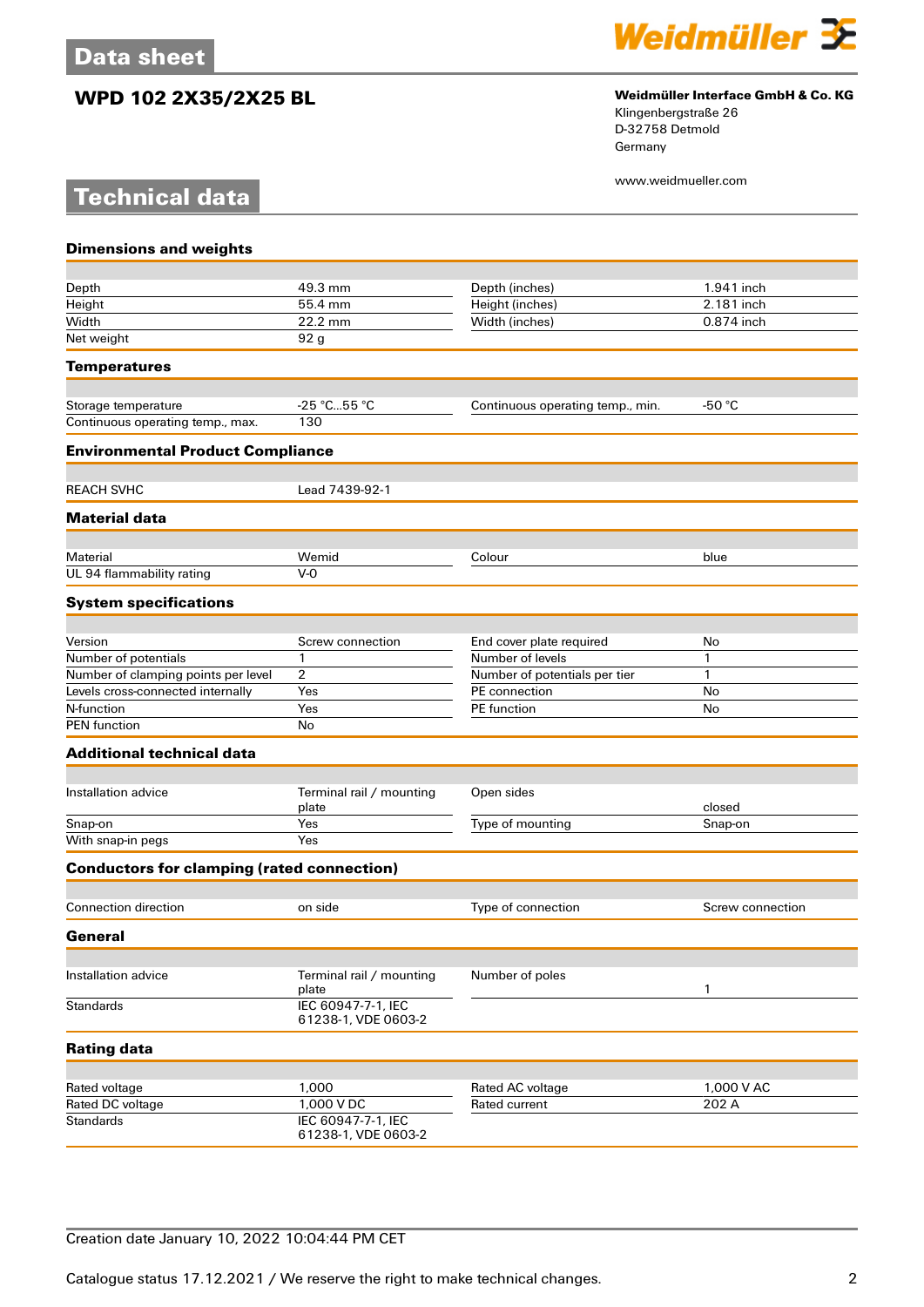## **WPD 102 2X35/2X25 BL Weidmüller Interface GmbH & Co. KG**

# **Technical data**



# Klingenbergstraße 26

D-32758 Detmold Germany

www.weidmueller.com

| <b>UL rating data</b>            |                                                                     |                 |             |  |
|----------------------------------|---------------------------------------------------------------------|-----------------|-------------|--|
|                                  |                                                                     |                 |             |  |
| Certificate No. (cURus)          | E60693                                                              |                 |             |  |
| <b>Classifications</b>           |                                                                     |                 |             |  |
|                                  |                                                                     |                 |             |  |
| <b>ETIM 6.0</b>                  | EC000897                                                            | <b>ETIM 7.0</b> | EC000897    |  |
| <b>ETIM 8.0</b>                  | EC000897                                                            | ECLASS 9.0      | 27-14-11-20 |  |
| ECLASS 9.1                       | 27-14-11-20                                                         | ECLASS 10.0     | 27-14-11-20 |  |
| ECLASS 11.0                      | 27-14-11-20                                                         |                 |             |  |
| <b>Approvals</b>                 |                                                                     |                 |             |  |
| Approvals                        |                                                                     |                 |             |  |
|                                  |                                                                     | DNV             |             |  |
| <b>ROHS</b>                      | Conform                                                             |                 |             |  |
| <b>UL File Number Search</b>     | E60693                                                              |                 |             |  |
| <b>Downloads</b>                 |                                                                     |                 |             |  |
|                                  |                                                                     |                 |             |  |
| Approval/Certificate/Document of | <b>CB Certificate</b>                                               |                 |             |  |
| Conformity                       | <b>EAC</b> certificate                                              |                 |             |  |
|                                  | <b>VDE Certificate</b>                                              |                 |             |  |
|                                  | <b>VDE Certificate</b>                                              |                 |             |  |
|                                  | <b>DNV Certificate</b><br><b>CE Declaration of Conformity</b>       |                 |             |  |
|                                  | <b>CE Declaration of Conformity all terminals</b>                   |                 |             |  |
| <b>Engineering Data</b>          | CAD data - STEP                                                     |                 |             |  |
| <b>Engineering Data</b>          | <b>EPLAN, WSCAD</b>                                                 |                 |             |  |
| <b>User Documentation</b>        | <b>StorageConditionsTerminalBlocks</b><br><b>DATA SHEET WPD 102</b> |                 |             |  |

Catalogues [Catalogues in PDF-format](http://catalog.weidmueller.com/assets/LINK/Catalog.html)

**Brochures**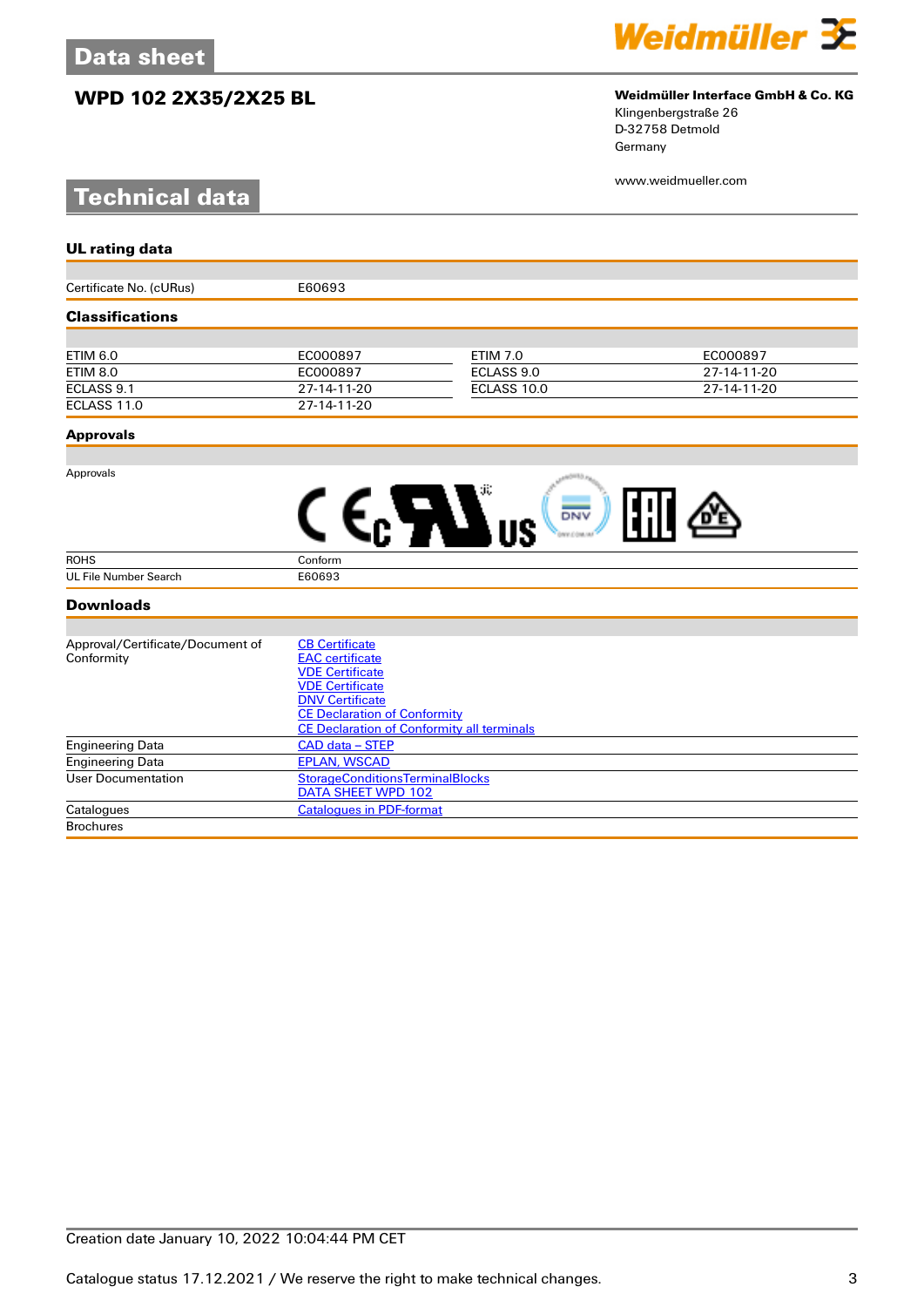## **WPD 102 2X35/2X25 BL Weidmüller Interface GmbH & Co. KG**

# **Drawings**



Klingenbergstraße 26 D-32758 Detmold Germany

www.weidmueller.com

 $\bigodot \hspace{-0.5em}\begin{array}{c}\hspace{-0.5em}35 \hspace{-0.5em}\mod\hspace{-0.2em} 35 \hspace{-0.5em}\mod\hspace{-0.2em} 35\,mm^2\\ \hspace{-0.5em}\bigodot \hspace{-0.5em}\bigodot \hspace{-0.5em}\bigodot \hspace{-0.5em}\bigodot \hspace{-0.5em}\bigodot \hspace{-0.5em}\mod\hspace{-0.2em} 35 \hspace{-0.5em}\mod\hspace{-0.2em} 35\,mm^2\\ \hspace{-0.5em}\text{25 mm}^2 \hspace{-0.5em}\mod\hspace{-$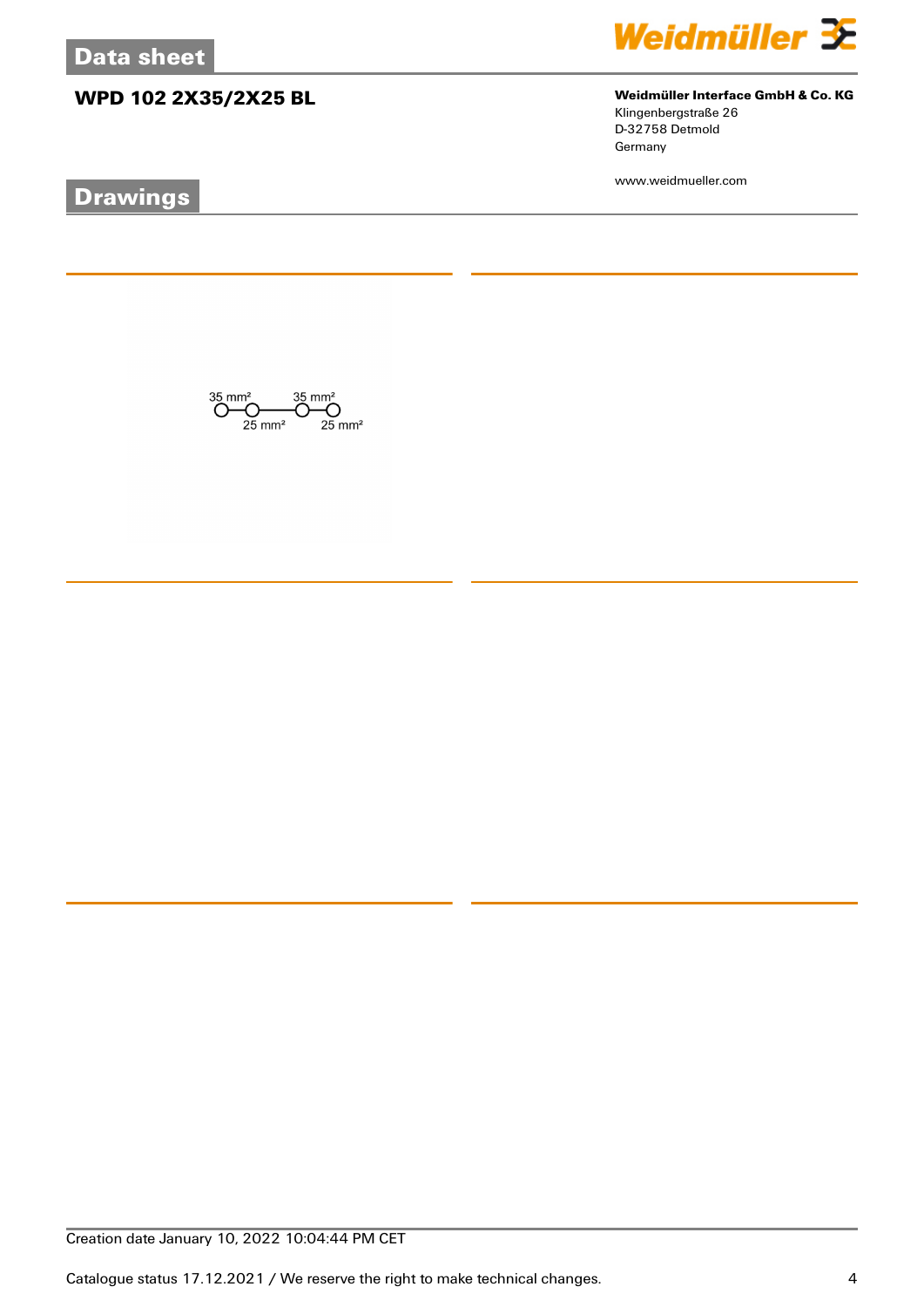Width / Height / Depth max. current / max. conductor

max. clamping range

**Technical data** 

for wire cross-section

Rated data Rated voltage

Rated current

Approvals

Solid / Stranded

Flexible with ferrule

**Tightening torque** 

**Note** 

Stripping length / Blade size

### **W-Series** WPD 401 2X25/2X16 4XGY



Rated impulse withstand voltage / Pollution severity Overvoltage category / UL 94 flammability rating

**Clamped conductors (H05V/H07V)** 



| 22.2 / 49.3 / 55.7 |                                                                   |
|--------------------|-------------------------------------------------------------------|
| 125/35             | $35$ mm <sup>2</sup><br>$25 \text{ mm}^2$<br>$25$ mm <sup>2</sup> |
| -- --              |                                                                   |

# IEC 60947-7-1, DIN EN 0603-3-1

 $A/mm<sup>2</sup>$ 

mm<sup>2</sup>

 $\overline{\mathsf{v}}$ 

 $\overline{A}$ 

 $mm<sup>2</sup>$ 

 $\rm mm^2$ 

 $\mathrm{mm}^2$ 

 $mm<sup>2</sup>$ 

 $mm<sup>2</sup>$ 

 $mm/-$ 

 $mm/-$ 

 $N<sub>m</sub>$ 

 $35 \text{ mm}^2$ 

 $35\;\mathrm{mm}^2$ 

 $25\;\mathrm{mm}^2$ 

 $35\;\mathrm{mm}^2$ 

 $25 \text{ mm}^2$ 

 $35 \text{ mm}^2$ 

 $25 \text{ mm}^2$ 

| IEC       | UL      | CSA     | <b>EN 60079-7</b> |  |
|-----------|---------|---------|-------------------|--|
| 1000      | 600     | 600     |                   |  |
| 125       | 115     | 125     |                   |  |
| 35        | AWG 142 | AWG 142 |                   |  |
| 8 kV / 3  |         |         |                   |  |
| III / V-N |         |         |                   |  |

|         | <b>Rated connection</b>                |  |  |  |
|---------|----------------------------------------|--|--|--|
| 435/435 |                                        |  |  |  |
| 435/435 |                                        |  |  |  |
| 25 25   |                                        |  |  |  |
| 25 25   |                                        |  |  |  |
|         | 22 / M6 (+/- PZ2)                      |  |  |  |
|         | 18 / M6 (+/- PZ2)                      |  |  |  |
|         | see appendix at the end of the chapter |  |  |  |

 $35 \text{ mm}^2$ 

| 66.6 / 49.3 / 55.7 |                       |
|--------------------|-----------------------|
| 125/35             | <u>ڝۊ؎ٷۄٷ؊ۊۄٷڝۊ</u> ٷ |
| 25.35              |                       |

### IEC 60947-7-1, DIN EN 0603-3-1

| <b>IEC</b>  | UL      | CSA     | <b>EN 60079-7</b> |
|-------------|---------|---------|-------------------|
| 1000        | 600     | 600     |                   |
| 125         | 115     | 125     |                   |
| 35          | AWG 142 | AWG 142 |                   |
| 8 kV / 3    |         |         |                   |
| $III / V-0$ |         |         |                   |

## **Rated connection**

**WPD 302** 

| 4.35/4.35                              |  |
|----------------------------------------|--|
| 435/435                                |  |
| 2.5 25                                 |  |
| 25 25                                  |  |
| $22 / M6 (+/- PZ2)$                    |  |
| 18 / M6 (+/- PZ2)                      |  |
| see appendix at the end of the chapter |  |
|                                        |  |

# $\overline{\mathbf{B}}$

 $\begin{bmatrix} 7 \\ 4 \\ 1 \end{bmatrix}$ 

## **Ordering data**

| Version     |            |
|-------------|------------|
|             | light grey |
|             | blue       |
|             | green      |
|             | brown      |
|             | black      |
| <b>Note</b> |            |

### **Accessories**

| <b>End bracket</b> |            |
|--------------------|------------|
|                    | dark beige |
|                    | dark beige |
| <b>Screwdriver</b> |            |
|                    |            |

### Order No. **Type** Oty. WPD 102 2X35/2X25 GY 1561680000  $5<sup>7</sup>$ 1561640000 WPD 102 2X35/2X25 BL  $5<sup>1</sup>$ WPD 102 2X35/2X25 GN  $5<sub>1</sub>$ 1561670000 WPD 102 2X35/2X25 BN  $5 - 1561650000$ WPD 102 2X35/2X25 BK  $5<sup>7</sup>$ 1561630000

| Type        | Oty. | Order No.  |
|-------------|------|------------|
| WEW 35/2    | 100  | 1061200000 |
| AEB 35 SC/1 | 50   | 1991920000 |
|             |      |            |
| SDK PZ2     |      | 9008540000 |

| <b>Type</b>            | Qty. | Order No.  |
|------------------------|------|------------|
| WPD 302 2X35/2X25 3XGY | 2    | 1561740000 |
|                        |      |            |
|                        |      |            |
|                        |      |            |
|                        |      |            |
|                        |      |            |
|                        |      |            |

| Type            | Qty. | Order No.  |
|-----------------|------|------------|
| <b>WEW 35/2</b> | 100  | 1061200000 |
| AFB 35 SC/1     | 50   | 1991920000 |
|                 |      |            |
| SDK P72         |      | 9008540000 |

**Application range**